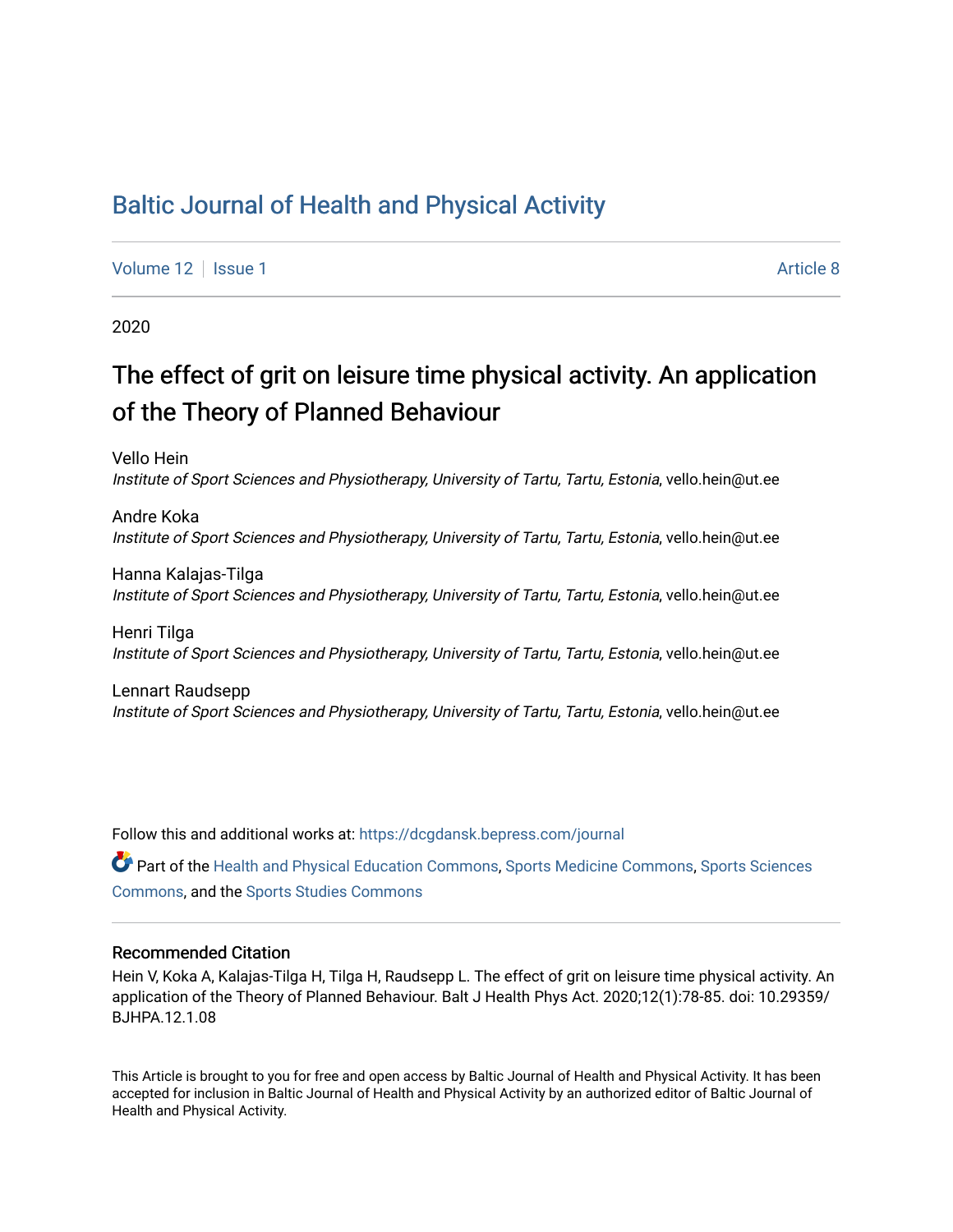# **The effect of grit on leisure time physical activity. An application of the Theory of Planned Behaviour**

**Authors' Contribution:**

- **A** Study Design
- **B** Data Collection
- **C** Statistical Analysis
- **D** Data Interpretation
- **E** Manuscript Preparation
- **F** Literature Search
- **G** Funds Collection

Г

Vello Hein <sup>ACDE</sup>, Andre Koka CDE, Hanna Kalajas-Tilga <sup>AB</sup>, Henri Tilga <sup>BC</sup>, **Lennart Raudsepp FG**

Institute of Sport Sciences and Physiotherapy, University of Tartu, Tartu, Estonia

| <b>abstract</b>              |                                                                                                                                                                                                                                                                                                                                                                                                                                    |
|------------------------------|------------------------------------------------------------------------------------------------------------------------------------------------------------------------------------------------------------------------------------------------------------------------------------------------------------------------------------------------------------------------------------------------------------------------------------|
| <b>Background:</b>           | Grit as a personal trait has an important role in achieving different behavioural outcomes. The present<br>study aimed to test the validity of an extended model of the Theory of Planned Behaviour, in which<br>domains of grit, such as perseverance of effort and consistence of interest are mediators between the<br>attitude and intention, and between attitude and self-reported leisure time physical activity behaviour. |
| <b>Material and methods:</b> | The participants were school children: 106 boys (M age = 13.00, SD = 0.98) and 240 girls (M age = 13.13,<br>$SD = 0.95$ ) Structural equation modelling (SEM) was used to test the effects of perseverance of effort,<br>consistency of interest, attitude, and intention on leisure time physical activity.                                                                                                                       |
| <b>Results:</b>              | The model demonstrated acceptable fit with the data. Direct relationships between the perceived attitude<br>and dimensions of grit were statistically significant. Attitude related directly and indirectly via intention<br>to self-reported physical activity. A significant indirect effect from attitude to leisure time physical activity<br>via perseverance of effort followed.                                             |
| <b>Conclusions:</b>          | Beyond the attitude, perseverance of effort is an important predictor of leisure time physical activity<br>among schoolchildren.                                                                                                                                                                                                                                                                                                   |
| Key words:                   | physical activity, grit, attitude, intention, school children.                                                                                                                                                                                                                                                                                                                                                                     |
| article details              |                                                                                                                                                                                                                                                                                                                                                                                                                                    |
|                              | Article statistics: Word count: 2,487; Tables: 2; Figures: 1; References: 30<br>Received: January 2020; Accepted: March 2020; Published: March 2020                                                                                                                                                                                                                                                                                |

| <b>Full-text PDF:</b>         | http://www.balticsportscience.com                                                                                                                                                                                                                                                                                                                                                                                                                                                                                                                                                                                                                                                                                                                                                                                                                          |  |  |  |  |  |  |
|-------------------------------|------------------------------------------------------------------------------------------------------------------------------------------------------------------------------------------------------------------------------------------------------------------------------------------------------------------------------------------------------------------------------------------------------------------------------------------------------------------------------------------------------------------------------------------------------------------------------------------------------------------------------------------------------------------------------------------------------------------------------------------------------------------------------------------------------------------------------------------------------------|--|--|--|--|--|--|
| Copyright                     | © Gdansk University of Physical Education and Sport, Poland                                                                                                                                                                                                                                                                                                                                                                                                                                                                                                                                                                                                                                                                                                                                                                                                |  |  |  |  |  |  |
| Indexation:                   | Celdes, Clarivate Analytics Emerging Sources Citation Index (ESCI), CNKI Scholar (China National Knowledge<br>Infrastructure), CNPIEC, De Gruyter - IBR (International Bibliography of Reviews of Scholarly Literature in the Humanities<br>and Social Sciences), De Gruyter - IBZ (International Bibliography of Periodical Literature in the Humanities and Social<br>Sciences), DOAJ, EBSCO - Central & Eastern European Academic Source, EBSCO - SPORTDiscus, EBSCO Discovery<br>Service, Google Scholar, Index Copernicus, J-Gate, Naviga (Softweco, Primo Central (ExLibris), ProQuest - Family Health,<br>ProQuest - Health & Medical Complete, ProQuest - Illustrata: Health Sciences, ProQuest - Nursing & Allied Health Source,<br>Summon (Serials Solutions/ProQuest, TDOne (TDNet), Ulrich's Periodicals Directory/ulrichsweb, WorldCat (OCLC) |  |  |  |  |  |  |
| Fundina:                      | This work was supported by the Estonian Research Council grant [PUT1542].                                                                                                                                                                                                                                                                                                                                                                                                                                                                                                                                                                                                                                                                                                                                                                                  |  |  |  |  |  |  |
| <b>Conflict of interests:</b> | Authors have declared that no competing interest exists.                                                                                                                                                                                                                                                                                                                                                                                                                                                                                                                                                                                                                                                                                                                                                                                                   |  |  |  |  |  |  |
| <b>Corresponding author:</b>  | Vello Hein, Institute Sport Sciences and Physiotherapy, University of Tartu, Ujula 4, EE 51008 Tartu, Estonia; tel.:<br>+3725532838; e-mail: vello.hein@ut.ee.                                                                                                                                                                                                                                                                                                                                                                                                                                                                                                                                                                                                                                                                                             |  |  |  |  |  |  |
| <b>Open Access License:</b>   | This is an open access article distributed under the terms of the Creative Commons Attribution-Non-commercial 4.0 International<br>(http://creativecommons.org/licenses/by-nc/4.0/), which permits use, distribution, and reproduction in any medium, provided the<br>original work is properly cited, the use is non-commercial and is otherwise in compliance with the license.                                                                                                                                                                                                                                                                                                                                                                                                                                                                          |  |  |  |  |  |  |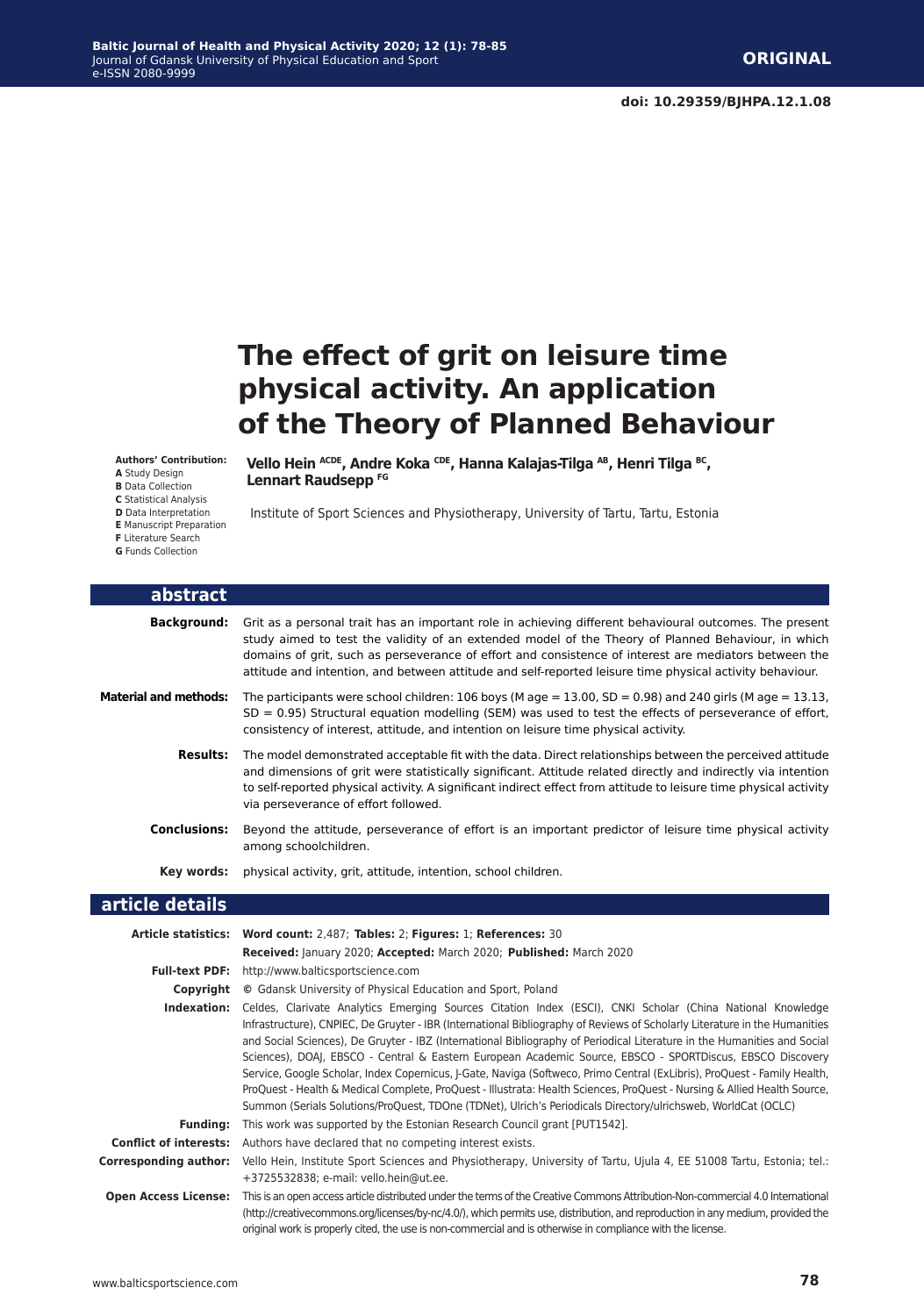### **introduction**

Physical activity (PA) is associated with numerous health benefits (e.g., better mental health and cardiorespiratory fitness, less fat gain) [1]. One of the important goals of contemporary physical education is to educate students for long lasting physical activity. A certain personal trait may positively influence its attainment as that was the case in academic performance, where the role of grit as a predictor of academic performance was highlighted [2,3]. Given the importance of longlasting physical activity on health benefits there is a need to know how the noncognitive factors like personality traits are related to leisure time physical activity (LTPA). In the domain of physical exercise, it was found that players with more grit dedicated more time to sport activities and demonstrated better results on perceptual-cognitive skills tests compared with players with less grit [4]. In the present study an attempt was made to propose and test a model based on the Theory of Planned Behaviour (TPB) [5] explaining the processes by which attitude, grit dimensions and intention are related to LTPA.

Grit, as one of the personality traits, is characterized by two different domains that enable measuring an individual's perseverance of effort and consistency of interest [6]. Consistency of interest and perseverance of effort are considered to be more important than talent, intelligence and any other human capacity in achieving any long-term objective [7]. Perseverance of effort is viewed as the tendency to overcome initial failures to achieve long-term goals, while consistency of interest focuses on an individuals' tendency to pursue the same goals over time [6].

A meta-analysis of studies [8] employing the TPB [5], a prototypical theory of social cognition, established a statistically significant relationship between intention to be physically active and physical activity behaviour. According to the TPB, intention is the most immediate determinant of subsequent behaviour, and that intention is a function of three sets of beliefs: attitudes, norms and perceived behavioural control, from which the attitude is related most strongly to intention to be physically active [9]. A positive attitude is a driving force to move forward in a certain action, to persevere when others are retreating in the face of change and hardship [10]. The relationships between attitude and perseverance of effort as a personal trait were found by Huitt and Cain [11]. Attitudes towards lifelong learning and general strategies for learning were also proved to predict perseverance of effort [12]. Attitude, as one of the components of beliefs and intention, reflects individuals' evaluation of their future participation in certain behaviour [8], whereas personal trait reflects generalized dispositions that are relatively stable and enduring and predispose individuals to certain patterns of behaviour [13].

Previously, to explain the mechanism for predicting leisure time physical activity, several researchers [14,15] have incorporated cognitive components, like self-identity, to the model of TPB. Recently, researchers have started to examine whether grit is related to health-related behaviour, including physical activity behaviour [16]. For instance, an examination the relationships of grit and conscientiousness with exercise behaviour in respect of different intensity in the four stages (pre-contemplation, preparation, action, and maintenance) showed that grit significantly predicted high intensity and moderate intensity exercise stage while conscientiousness did not [16].

However, there is still limited understanding of the impact of personality traits, such as grit, on LTPA. Only one study addressed the role of intention as mediators between grit dimensions and physical activity in leisure time [17].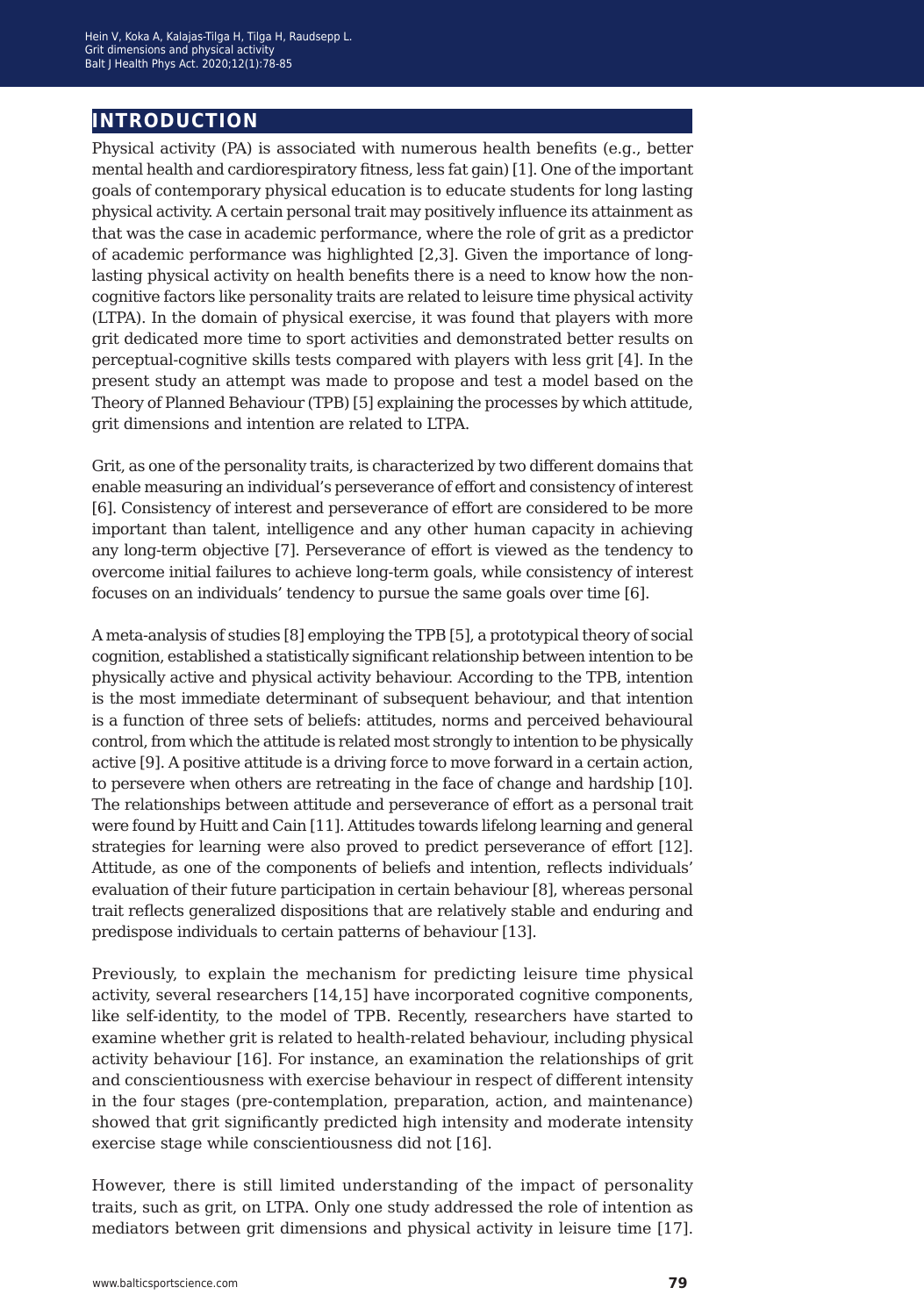In this study, it was found that from two dimensions of grit only perseverance of effort functioned as a significant mediator between intention and objectively measured LTPA. Nevertheless, it is unclear whether and how the attitude may act as an antecedent of intention via dimensions of grit and whether the effect of intention on self-reported physical activity is mediated via grit dimensions. Therefore, the purpose of the study was to test the validity of an extended TPB model, in which perseverance of effort and consistence of interest act as mediators between the attitude and intention, and between attitude and selfreported leisure time physical activity behaviour.

### **material and methods**

#### **participants**

The participants were school children:  $106$  boys (*M* age =  $13.00$ , *SD* = 0.98) and 240 girls (*M age* = 13.13,  $SD = 0.95$ ) from Estonia. Participants were recruited from 16 government-run schools. The schools were selected based on a convenience approach from four different districts. The study was approved by the local University research ethics committee. Permission from school administrators was obtained prior to data collection. Participants and their parents gave written informed consent for participation in the study.

#### **methods and measurements**

The present study included the 8-item short Grit Scale [7] to assess learners' consistency of interests and perseverance of efforts. Consistency of interests was measured by four items, such as "I have difficulty maintaining my focus on projects that take more than a few months to complete". These items were reverse coded. Perseverance of effort was measured by items, such as "I'm hard-working". The grit scores were calculated by averaging across items on a scale of 1 to 4.

Measures of the theory of planned behaviour constructs were developed based on guidelines by Ajzen [18]. The measure of attitude comprised three 7-point semantic differential scales with bipolar adjectives: bad-good, unenjoyableenjoyable, and useless-useful in response to the common stem: "Participating in active sports and/or vigorous physical activities during my leisure-time in the next 5 weeks is…". Intentions were measured by two items (e.g., "I intend to do active sports and/or vigorous physical activities during my leisure-time in the next 5 weeks").

Five weeks later, according to the design of Hagger et al. [19 ], self-reported physical activity was assessed using an adapted version of Godin and Shepherds' leisure-time exercise questionnaire [20] with two items (e.g., "How frequently have you participated in vigorous physical activities during your leisure time in the course of the past five weeks for at least 20 minutes at a time?") with responses reported on a 6-point scale  $(1 =$  never and  $6 =$  all of the time).

#### **statistical analysis**

Data were analysed using IBM SPSS 23.0 [21], and IBM SPSS AMOS 23.0 [22]. Descriptive statistics, including means and standard deviations, were calculated for each study variable. The composite reliability index for each scale and zero-order correlations among study variables were computed [23].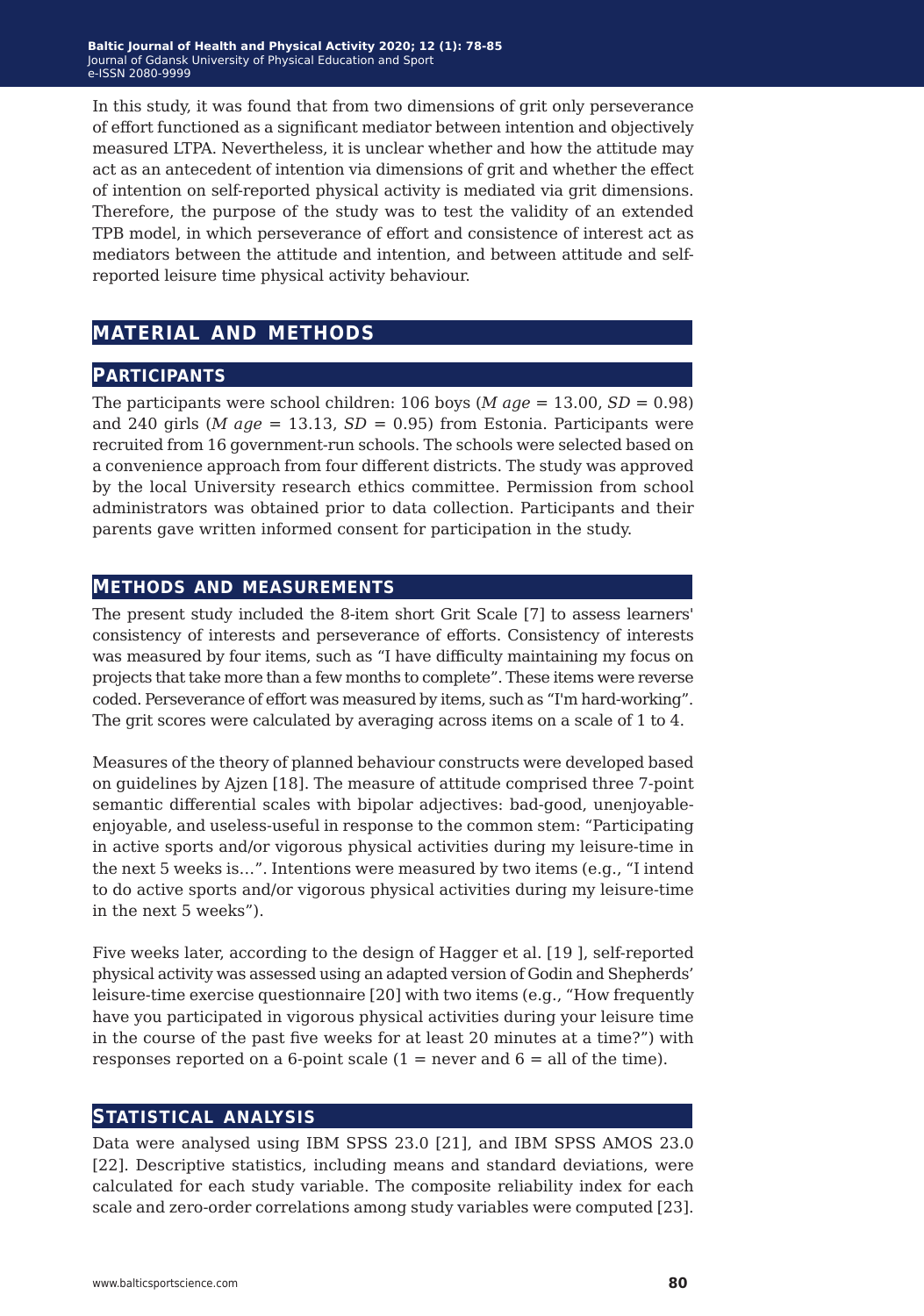

Fig.1. Structural model predicting leisure time physical activity from the attitude, the dimensions of grit and intention

Note: Grit $1 = I$  have overcome setbacks to conquer an important challenge; Grit $2 =$ New ideas and projects sometimes distract me from previous ones; Grit5 = I have been obsessed with a certain idea or project for a short time but later lost interest; Grit6 = I am hard-working; Grit7 = I often set a goal but later choose to pursue a different one; Grit8 = I have difficulty maintaining my focus on projects that take more than a few months to complete; Grit $9 = I$  finish whatever I begin:  $Grit12 = I$  am diligent.

The Short Grit Scale does not contain the items 3, 4 10 and 11 from the initial version.

Abbreviations e1 e18 are error terms associated with each measured variable, LTPA = leisure time physical activity.

Structural equation modelling (SEM) with the maximum likelihood estimation method was used to test the hypothesized model presented in Figure 1. The adequacy of the fit of the model was estimated by the Comparative Fit Index (CFI), Non-Normed Fit Index (NNFI), and Root Mean Squared Error of Approximation (RMSEA) with its 90% confidence intervals  $(Cl<sub>00</sub>)$ . According to Hu and Bentler [24], a model that fits the data well is indicated when values for CFI and NNFI are  $\geq 0.95$ . The values  $\leq 0.06$  for RMSEA indicate good fit, with values  $\leq 0.10$  for its upper limit of CI<sub>90</sub>. The SEM using bootstrapping analysis recommended by Preacher and Hayes [25] enabled determining the standardized estimates and significance levels for indirect effects in the model. If the 95% confidence interval for the indirect effect did not include zero, the indirect effect was considered statistically significant.

#### **results**

An inspection normal distribution of data indicated that Mardia's normalised coefficient value deviated from multivariate normality (75.26, critical ratio = 30.99). Subsequently, we used a bootstrapping procedure to provide a more accurate estimation of the parameter estimates [25, 26]. Descriptive statistics, correlations among study variables and composite reliability coefficients for all measures are presented in Table 1. The composite reliability coefficient (ρ) were satisfactory for all scales ranging from 0.62–0.98. The composite reliability coefficient of greater than 0.60 is considered acceptable [27].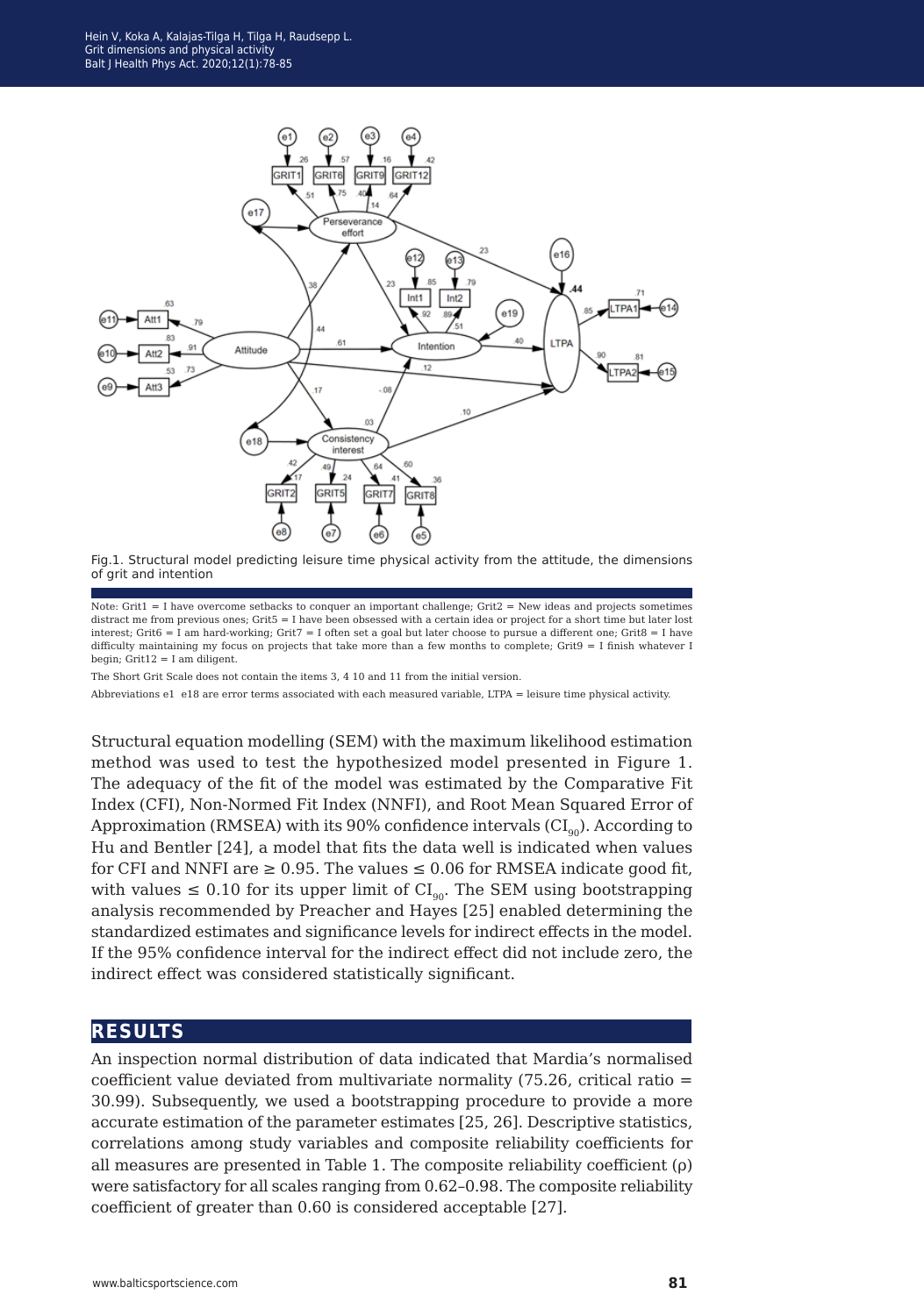Table 1. Descriptive statistics, reliability and correlations among study variables

| Mean | <b>SD</b> | ρc   | 1        | 2        | 3        | 4                        | 5                        |
|------|-----------|------|----------|----------|----------|--------------------------|--------------------------|
| 6.12 | 0.98      | 0.85 |          |          |          |                          |                          |
| 5.79 | 1.22      | 0.90 | $0.61**$ |          |          |                          |                          |
| 2.58 | 0.53      | 0.62 | $0.13*$  | 0.10     |          |                          |                          |
| 2.99 | 0.52      | 0.67 | $0.29**$ | $0.34**$ | $0.30**$ | $\overline{\phantom{a}}$ |                          |
| 4.51 | 0.97      | 0.73 | $0.41**$ | $0.52**$ | $0.22**$ | $0.38**$                 | $\overline{\phantom{a}}$ |
|      |           |      |          |          |          |                          |                          |

Note:  $N = 346$ .  $p < 0.05$ .  $p > 0.01$ .  $p =$  composite reliability coefficient.

Results of the structural model demonstrated acceptable fit with the data  $(\chi^2 = 150.124, df = 80; CFI = 0.964; NNFI = 0.952; RMSEA = .050; CI_{00} RMSEA$ = .038 -.063) (Fig. 1). Parameter estimates and bias-corrected bootstrapped 95% confidence intervals for the direct, indirect and total effects are presented in Table 2. Direct relationships between perceived attitude and dimensions of grit were statistically significant. Attitude directly and indirectly via intention related to self-reported LTPA. An indirect effect from attitude to LTPA via perseverance of effort was significant, whereas via consistency of interest was not.

Table 2. Standardized parameter estimates of direct, indirect and total effects for the Multiple- -Mediator Model

|                         |               |                         |            | 95% CI   |       |  |
|-------------------------|---------------|-------------------------|------------|----------|-------|--|
|                         |               |                         | β          | LL       | UL    |  |
| Direct effects          |               |                         |            |          |       |  |
| Perceived attitude      | $\rightarrow$ | Perseverance of effort  | $0.375***$ | 0.214    | 0.526 |  |
| Perceived attitude      | $\rightarrow$ | Consistency of interest | $0.173*$   | 0.007    | 0.341 |  |
| Perceived attitude      | $\rightarrow$ | Intention               | $0.614***$ | 0.472    | 0.739 |  |
| Perceived attitude      | $\rightarrow$ | <b>LTPA</b>             | 0.116      | $-0.062$ | 0.312 |  |
| Perceived attitude      | $\rightarrow$ | <b>LTPA</b>             | $0.404***$ | 0.197    | 0.618 |  |
| Perseverance of effort  | $\rightarrow$ | Intention               | $0.231**$  | 0.083    | 0.409 |  |
| Perseverance of effort  | $\rightarrow$ | <b>LTPA</b>             | $0.227**$  | 0.055    | 0.397 |  |
| Consistency of interest | $\rightarrow$ | Intention               | $-0.077$   | $-0.233$ | 0.055 |  |
| Consistency of interest | $\rightarrow$ | <b>LTPA</b>             | 0.103      | $-0.052$ | 0.271 |  |
| Indirect effects        |               |                         |            |          |       |  |
| Perceived attitude      | $\rightarrow$ | Intention               | 0.073      | 0.021    | 0.153 |  |
| Perceived attitude      | $\rightarrow$ | <b>LTPA</b>             | 0.381      | 0.250    | 0.534 |  |
| Perseverance of effort  | $\rightarrow$ | <b>LTPA</b>             | 0.093      | 0.036    | 0.197 |  |
| Consistency of interest | $\rightarrow$ | <b>LTPA</b>             | $-0.031$   | $-0.113$ | 0.017 |  |
| <b>Total effects</b>    |               |                         |            |          |       |  |
| Perceived attitude      | $\rightarrow$ | <b>LTPA</b>             | 0.497      | 0.368    | 0.612 |  |
| Perseverance of effort  | $\rightarrow$ | <b>LTPA</b>             | 0.321      | 0.131    | 0.488 |  |
| Consistency of interest | $\rightarrow$ | <b>LTPA</b>             | 0.072      | $-0.099$ | 0.246 |  |

Note:  $N = 346$ .  $* p < 0.05$ .  $** p < 0.01$ . \*\*\* $p < 0.01$ . Leisure time physical activity LTPA; 95% CI = 95% confidence intervals of parameter estimates; LL = Lower limit of 95% CI; UL = Upper limit of 95% CI.

Several specific indirect effects based on significant single paths reported in Table 2 were estimated: two specific indirect effects from perceived attitude toward to LTPA via perseverance of effort,  $(B = 0.082; 95\% \text{ CI} = 0.023, 0.174$  $p < 0.01$ ) and via intention (B = 0.239; 95% CI = 0.109, 0.430 p < 0.001) were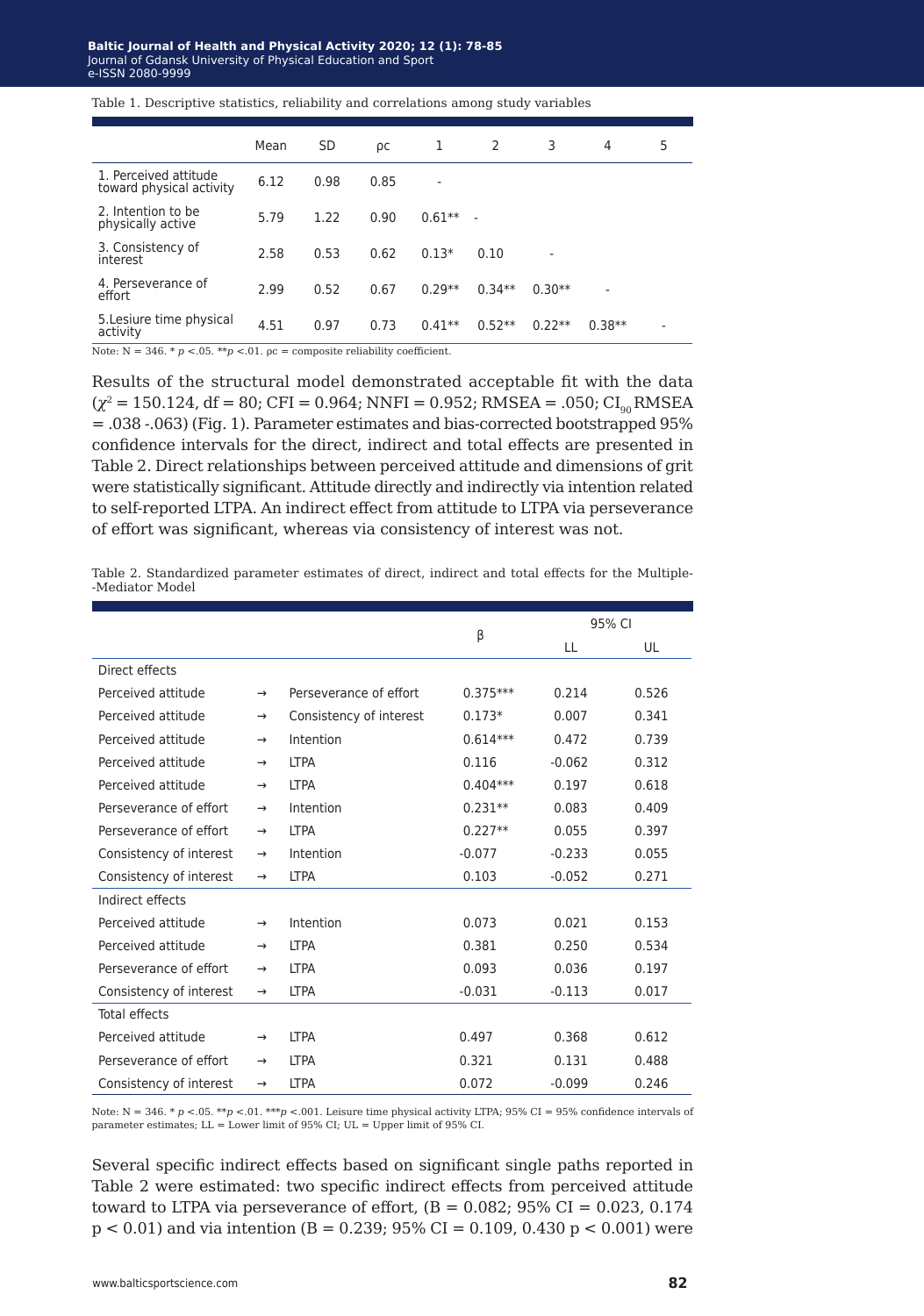significant. A specific indirect effect from perceived attitude to intention via perseverance of effort was also significant ( $B = 0.103$ ; 95% CI = 0.039, 0.218  $p < 0.001$ ), but via consistency of interest it was not  $(B = -0.016; 95\% \text{ CI} = -0.084$ ,  $0.007$  p <  $0.142$ ). Specific indirect effect from attitude to LTPA via the sequence of perseverance of effort and intention was also significant  $(B = 0.034, 95\% \text{ CI} = 0.013$ , 0.083; p < 0.01). The proposed model accounted for 44% of the variance in LTPA.

#### **discussion**

The present study tested the validity of an extended TPB model, in which perseverance of effort and consistence of interest act as mediators between the attitude and intention, and also between attitude and self-reported leisure time physical activity behaviour. According to notion of Ajzen [5], the condition for extended TPB model is that the inclusion of new constructs has an unique effect on intention and behaviour directly. In this study, the perseverance of effort was statistically significantly related to the intention and LTPA proving the extension of TPB model in respect of this construct. Direct relationships between attitude and grit dimensions in the current research is consistent with previous findings [11, 12]. To some extent, the existence of a direct relationship between perseverance of effort and LTPA confirms the finding in the academic context [28], where the grit predicted the academic course completion independently of the learners' intention to complete this course. In the proposed extended TPB model perseverance of effort was statistically significantly related to the intention and LTPA, but the consistency of interest was not. This finding is inconsistent with a previous study [17] where attitude as an antecedent of grit dimensions was not incorporated into the model, and only direct relationships of grit dimensions with intention and physical activity were observed. In this previous model [17], perseverance of effort was not directly related to moderate vigorous physical activity recorded by an accelerometer. This allows suggesting that influence of perseverance of effort on LTPA over a period of time may depend on the intensity of physical activity and measurement methods, for example, correspondence between the psychological constructs and the accelerometer measure. An explanation of absence of a direct effect from the consistency of interest to students' intention and LTPA may be that the high level of permanency of interest is less focused on engagement in activities because students do not want to try new things. On the other hand, to remain interested for a longer time, alternative activities and challenges should be constantly offered. However, it is important to consider that the maintaining consistent interest over some time does not specify whether interest is actually involved [29].

Inspection of the specific indirect effects from attitude to intention via two dimensions of grit indicated that the indirect effect through perseverance of effort was significant whereas through consistency of interest it was not. Consequently, as a personal trait, perseverance of effort performs an important mediation role between attitude and intention. Further, considering that the total effect of the perseverance of effort on LTPA was also significant highlights it as very a substantial personal trait in predicting LTPA. However, the total effect of attitude on LTPA was little higher than the total effect of perseverance of effort. Nevertheless, this does not diminish the role of grit in the model for predicting LTPA. A specific indirect effect of attitude to LTPA via the sequence of perseverance of effort and intention was also significant. The SEM model proposed in the present study, in which the construct of attitude was also incorporated, accounted for considerably larger amount of variance in LTPA (i.e., 44%) than the previous model without attitude [17]. Taken together, the current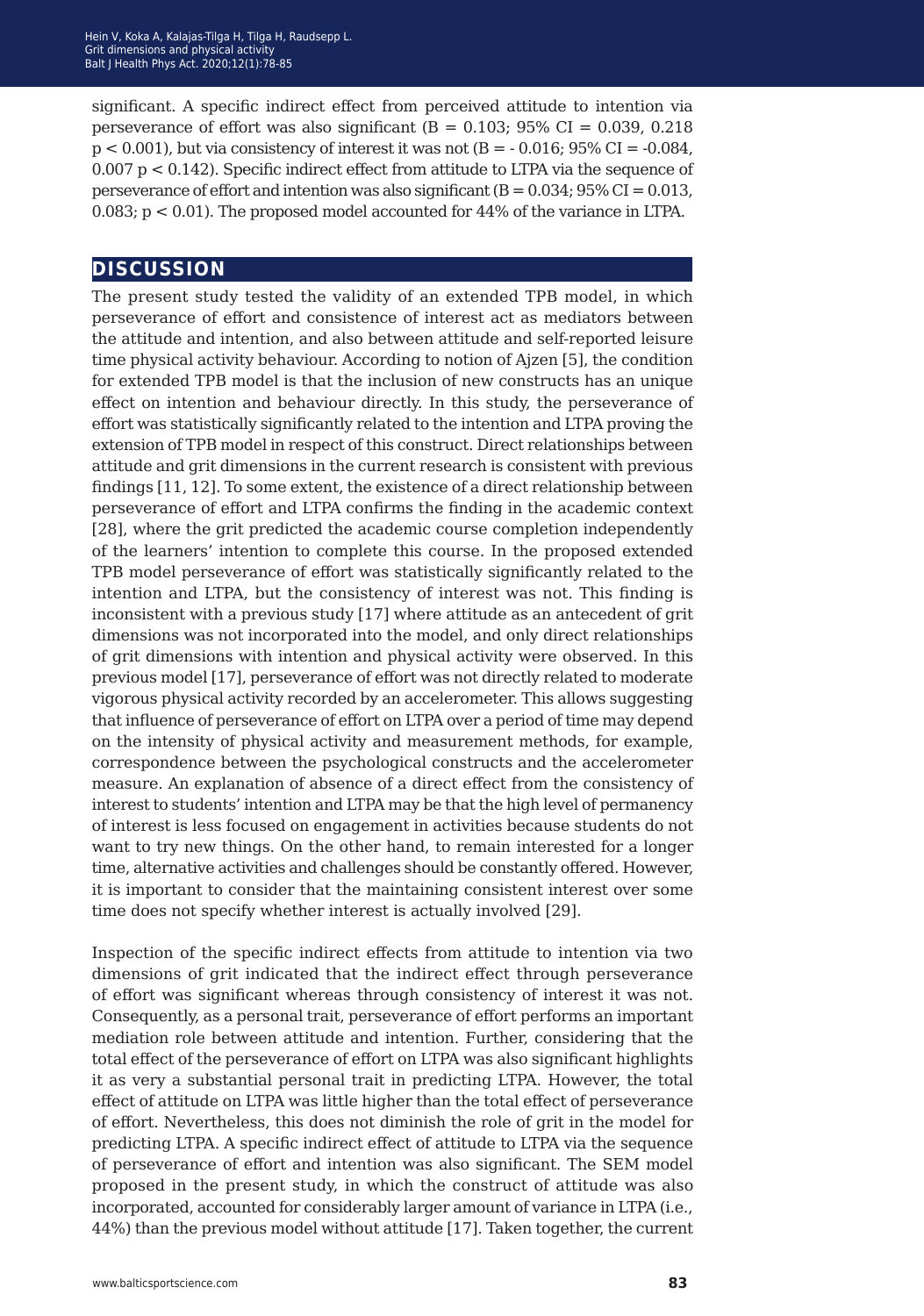research advanced knowledge about the role of grit dimensions as mediators between the attitude and LTPA, and between intention and LTPA within the TPB.

Despite the unique contribution of the study, some limitations need to be noted. The sample used in this study should be considered as a convenience sample that may not be representative of the student population in Estonia. Future studies should focus on randomly selected, stratified samples to permit better inference of findings to the population. The unequal number of girls and boys does not allow for greater generalizations and the results need to be treated with some caution.

A short period of time to estimate the impact of perseverance of effort was used. However, to estimate the effect of intention on behaviour in the TPB models in the long run is complicated, as, according to Ajzen's recommendations [18], intentions should be measured as closely as possible to the time at which the behaviour will be performed. Nevertheless, it will be valuable to test the stability of the pattern relationships of the model constructs at least over a year. Also, in this model an essential component of TPB, perceived behavioural control, was not involved, as it is generally not so stronger related to intention as attitude [30], allowing to keep the model more parsimonious.

Future work should explore how the grit dimensions affect physical activity by incorporating another personal trait in the model, like trait self-control, that may explain the mechanism of predicting leisure time physical activity more comprehensively. In this study, physical activity was measured using self-report measures, and therefore future research should consider alternative measures like an accelerometer to provide converging evidence for the proposed effects. In addition, future research might also determine whether the model is valid for older age groups.

#### **conclusion**

Overall, findings of the present study are unique because they provide additional empirical support for the extension of the TPB model incorporating the construct of a personal trait, such as grit. More precisely, the unique contribution of this study is that beyond attitude, perseverance of effort, as a component of the extended model of TPB, has an important role in predicting LTPA among schoolchildren. This nuanced understanding of the role of grit dimensions in behavioural prediction, based on the TPB, can contribute to the design of intervention programs if the aim is to enhance perseverance of effort among students. Specifically, based on the results of the current study, intervention programs focusing on students' personal traits (i.e., fostering perseverance of effort) alongside with fostering their situation-specific beliefs about LTPA, specified in TPB, may be more effective in promoting students' LTPA than interventions focusing merely on situation-specific beliefs about LTPA.

#### **references**

- [1] Janssen I, LeBlanc AG. Systematic review of the health benefits of physical activity and fitness in schoolaged children and youth. Int J Behav Nutr Phys Act. 2010;7:40.<https://doi.org/10.1186/1479-5868-7-40>
- [2] Miller-Matero LR, Martinez S, MacLean L, Yaremchuk K, Ko AB. Grit: A predictor of medical student performance. Educ Health. 2018;31:109-13. [https://doi.org/10.4103/efh.EfH\\_152\\_16](https://doi.org/10.4103/efh.EfH_152_16)
- [3] Hagger MS, Hamilton K. Grit and self-discipline as predictors of effort and academic attainment. Br J Educ Psychol. 2018;18(5):1-19. <https://doi.org/10.1111/bjep.12241>
- [4] Larkin P, O'Connor D, Williams AM. Does grit influence sport-specific engagement and perceptualcognitive expertise in elite youth soccer? J Appl Sport Psychol. 2016;28(2):129-38. [https://doi.org/1](https://doi.org/10.1080/10413200.2015.1085922) [0.1080/10413200.2015.1085922](https://doi.org/10.1080/10413200.2015.1085922)